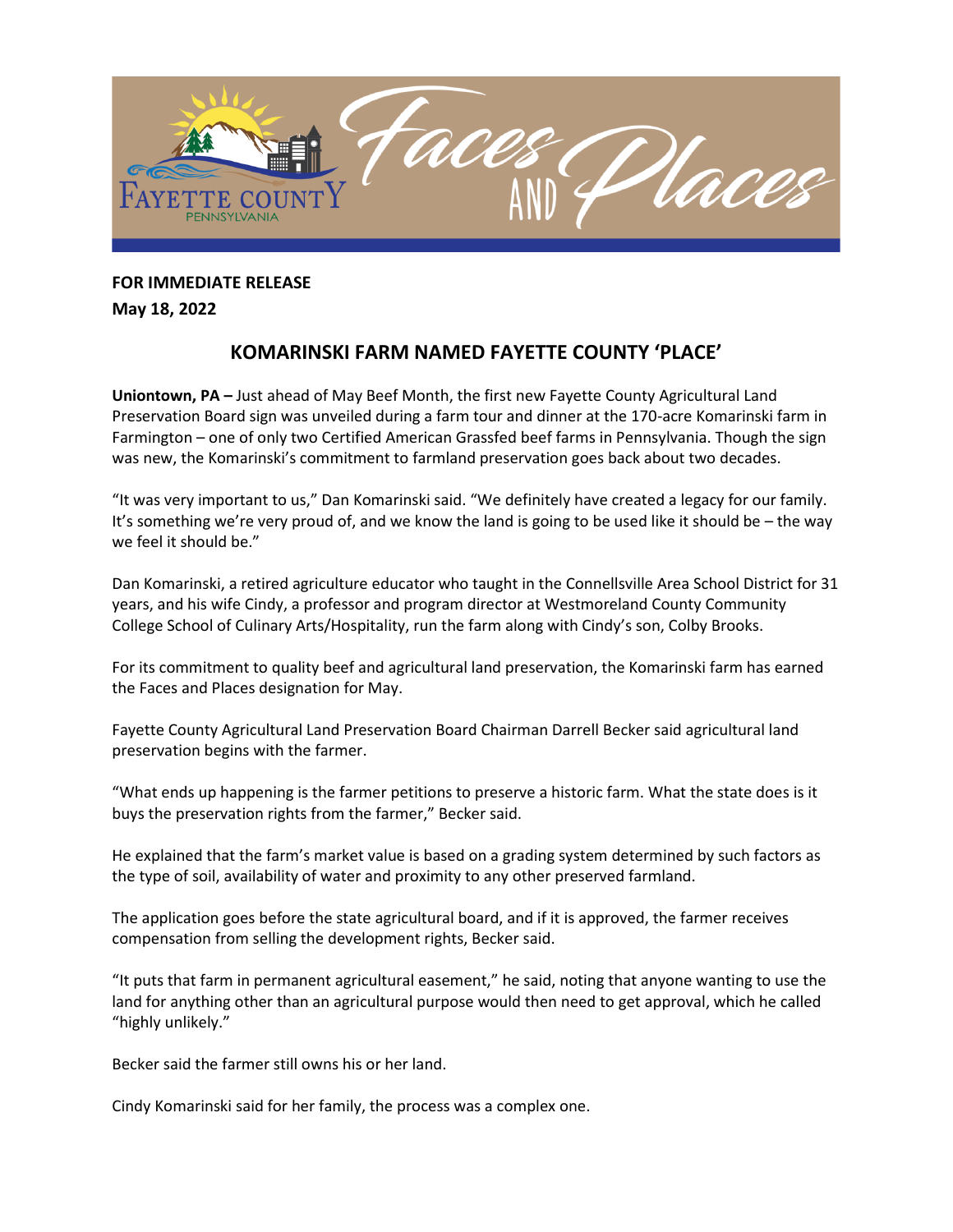"When Dan and I decided to fill out the application with the county, the biggest thing was really educating the bank that held our mortgage," she said. "The bank really had a difficult time with it. Even our financial advisor had advised us to give up on the process. We said, 'Absolutely not.' We just felt like this was what we wanted to do."

So, the Komarinskis contacted the bank president and were pleasantly surprised to find out that though the local bank branch was unfamiliar with the farm preservation process, the bank president was not.

"We thought, 'Somebody has to know about this.' It turned out he did," Cindy Komarinski said.

The Komarinskis began the process in 2001, and their farm was designated preserved agricultural land in 2003.

Becker said it is one of 24 preserved farms in Fayette County alone.

"Pennsylvania leads the nation in preserved farmland," he said.

Becker said in recent years, the Fayette County commissioners have given a great deal of support to the program, and the state matches county contributions. Becker also credited the Fayette County Chamber of Commerce and the Redstone Foundation for its help in sponsoring the new signage, a project that has been in the works for "at least a decade."

"Agriculture is number one in the county, and the chamber recognizes that," Becker said. "We're thankful for them, as we are for the commissioners."

The Komarinskis said they, too, are grateful for the support of the county commissioners and the county chamber, as well as the Fayette County Conservation District and the Natural Resources Conservation Service, among others.

As well as being preserved agricultural land, the Komarinski Farm also is one of only two Certified American Grassfed farms in Pennsylvania. They said after hearing about the distinction from some contacts and doing some research on their own, they decided to try for the designation.

"We found out what we had to do, and basically, we were already doing it," Dan Komarinski said.

He added in the case of the Komarinski farm, "it all began with rotational grazing. We wanted to try it and see how the cows did on that."

Dan Komarinski said rotational grazing means putting a larger number of cows in a smaller area, and then moving them often. He said the process leads to more efficient utilization of the grass and less waste.

He explained that, to be a certified American grassfed producer, a farm cannot cultivate any kind of grain on it. Applicants must fill out an extensive questionnaire and submit to an inspection process.

"We are 100% grassfed," he said. "We make our own hay, and that's what we feed (the cattle) in the winter."